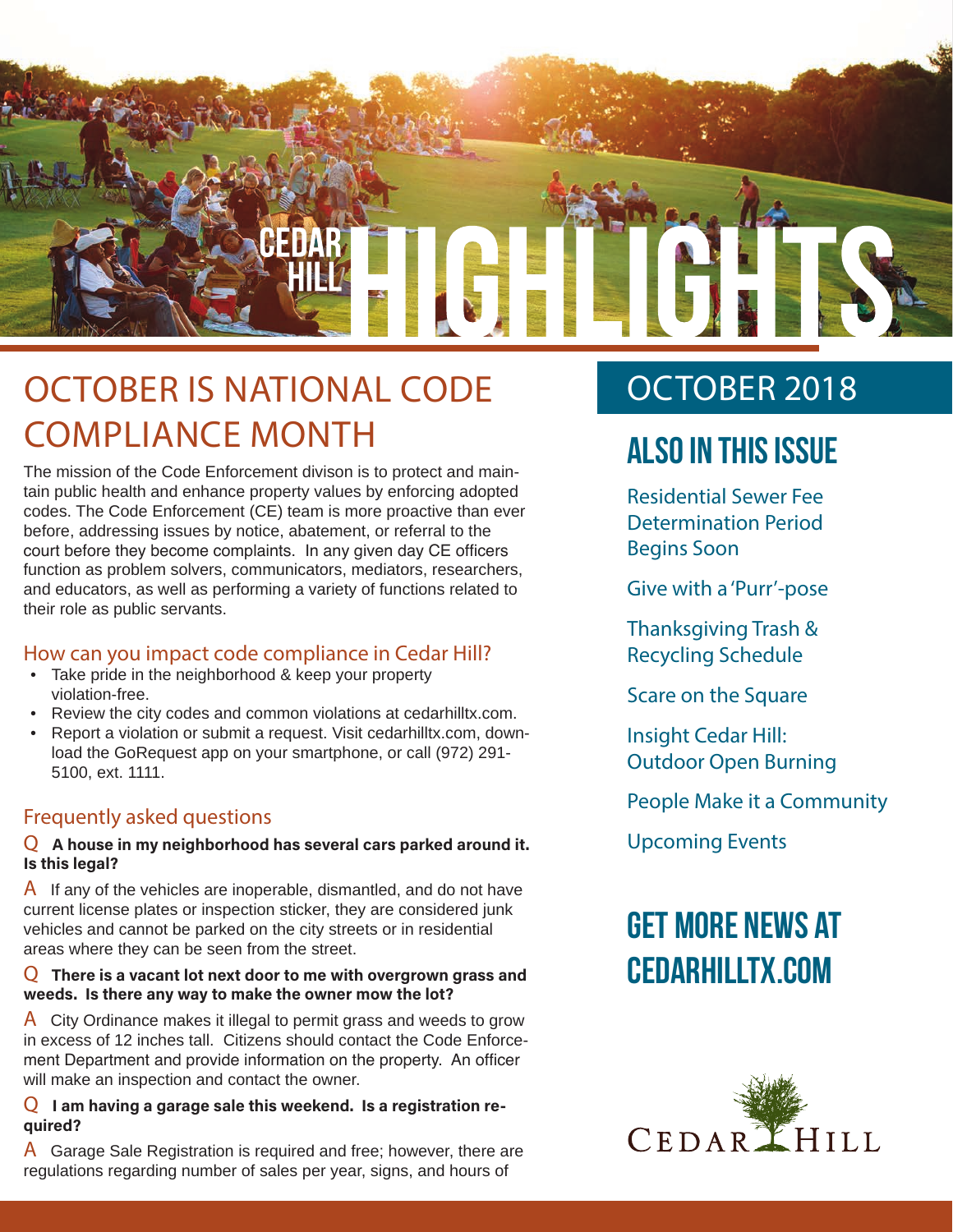# PEOPLE **MAKE IT A COMMUNITY**



Mayor Pro Tem Stephen Mason presents a proclamation designating September 17-23 as Constitution Week in Cedar Hill.



Children's Library Assistant Chelsey Harrison takes the book bike for a ride at the Creative Arts Festival. Learn more about library programs and services at cedarhilllibrary.org.



Neighborhood leaders kick off planning efforts for National Night Out, one of the community's award-winning annual neighborhood engagement events held the first Tuesday in October.

### RESIDENTIAL SEWER FEE DETERMINATION PERIOD BEGINS SOON

Now is the time to check on leaks and closely monitor water consumption; water consumption from November through February will be used to calculate customers' sewer fee for the next year.

Unlike they do with water, most cities do not actually meter the flow of sewage. These cities instead use models to determine monthly sewer fees. Cedar Hill uses a "winter average" model to compute residential monthly sewer fees. In this model, the sewage fee is calculated using consumption reported for the "winter months" of November, December, January and February. These months are used because for most customers, they represent the lowest consumption months of the year and give customers the best opportunity for the lowest possible monthly sewer fee. The model identifies the monthly water consumption for each of those four winter months and then averages the three lowest of the four (the highest monthly consumption number is thrown out) to arrive at monthly sewer fee.

The fee is set for each active residential account once per year and does not change for 12 months after it is set. Calculations are performed in March each year and new monthly charges appear in April bills. This means different accounts have different monthly sewer charges because their winter water consumption was different.



The less water used during those four months, the lower the monthly sewer fee will be for the next 12 months. Did you have a leak during one or more of the winter months? If so, you may qualify for a leak adjustment for the repair, and if the adjustment request is approved, the winter average will be recalculated based on the adjusted consumption number.

Sewer fees are not charged for homes under construction, irrigation-only accounts or for residential accounts on a septic system, and by ordinance residential sewer fee in Cedar Hill may not exceed \$75 per month. Commercial customers pay sewer fees based on total monthly consumption year around and are not capped.

Questions? Please give the Utility Services Customer Service Center a call at 469.272.2931, press 7 and then press 0 to speak to a Customer Service Representative, or send us your question at Ubilling@cedarhilltx.com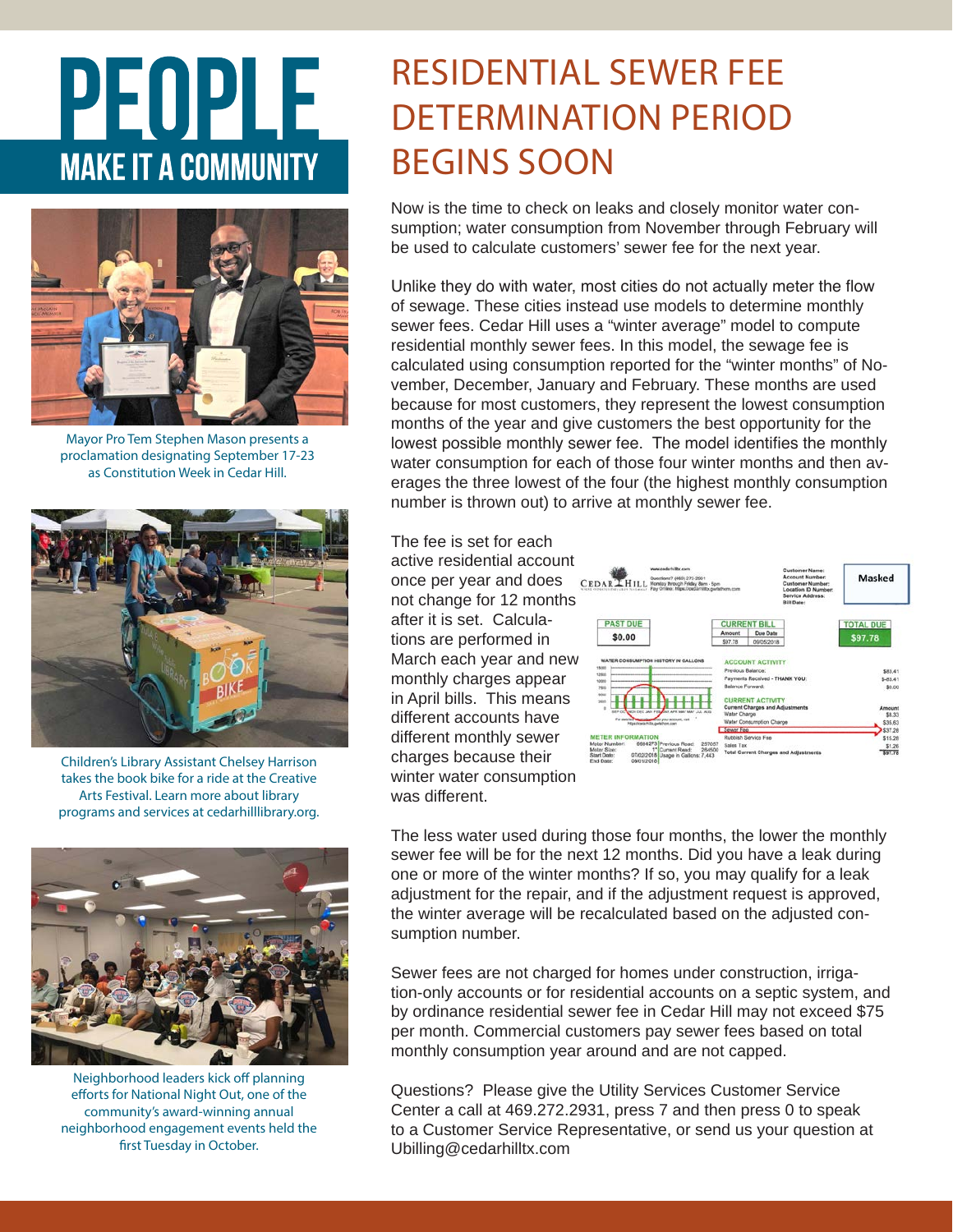### GIVE WITH A 'PURR'-POSE

Friends of Tri-City Animal Shelter has launched a capital giving campaign, Give with a Purrpose, to fund a surgery suite and medical center for the Tri-City Animal Shelter & Adoption Center. The new surgery suite and medical center will provide a space for on-site veterinary programs, such as spay and neuter surgeries for adoptable animals, isolation space for sick animals with contagious illnesses, and emergency medical services for shelter pets. The center will also include classroom space for volunteers and community partners to add to the shelter's capacity for community outreach and education.

For more information and to donate, visit tricityfriends.org.



#### About Friends of Tri-City Animal Shelter

Friends of Tri-City Animal Shelter, founded in 2006, is a non-profit organization that supports the Tri-City Animal Shelter & Adoption Center. To date, the organization has invested nearly \$200,000 in spay/neuter programs, subsidized more than 6,000 surgeries, and funded medical treatment for sick and injured animals at the shelter.

### THANKSGIVING TRASH & RECYCLING SCHEDULE

Waste Management will not collect trash or recycling on Thanksgiving Day (Thursday, November 22). Trash and recycling normally collected on Thursday will be collected on Friday, November 23, and trash normally collected on Friday will be collected on Saturday November 24. Bulk and brush collections are not impacted by the holiday. For more information or questions, visit cedarhilltx.com/trash or call Waste Management at (800) 772-8653.

## CALENDAR OF UPCOMING EVENTS

#### City Council Meetings

Oct 9 & 23; Nov 13 at 7 p.m. Cedar Hill Government Center 285 Uptown Blvd View agendas at cedarhilltx.com/archive

#### Scare on the Square

Oct 31 from 6 to 8 p.m. Historic Downtown 600 Cedar St Get event details at cedarhilltx.com/scare

#### Dia de Los Muertos

Nov 1 from 6:30 to 7:30 p.m. Zula B. Wylie Public Library 225 Cedar St Get event details at cedarhilllibrary.org

#### Thanksgiving Holiday:

#### Government Offices Closed

The Alan E. Sims Recreation Center, Tri-City Animal Shelter Senior Center, and Zula B. Wylie Public Library will also be closed on Thursday, Nov 22 & Friday, Nov 23.

#### Small Business Saturday

Saturday, Nov 24 Small Business Saturday encourages support for small local businesses. Find Cedar Hill small businesses at smallbusinesssatruday.com.

#### Holiday on the Hill

Dec 6 from 6 to 8 p.m. Historic Downtown 600 Cedar St Get event details at cedarhilltx.com

**View the full calendar at cedarhilltx.com, or subscribe to 'This Week in Cedar Hill' at cedarhilltx.com/twich.**